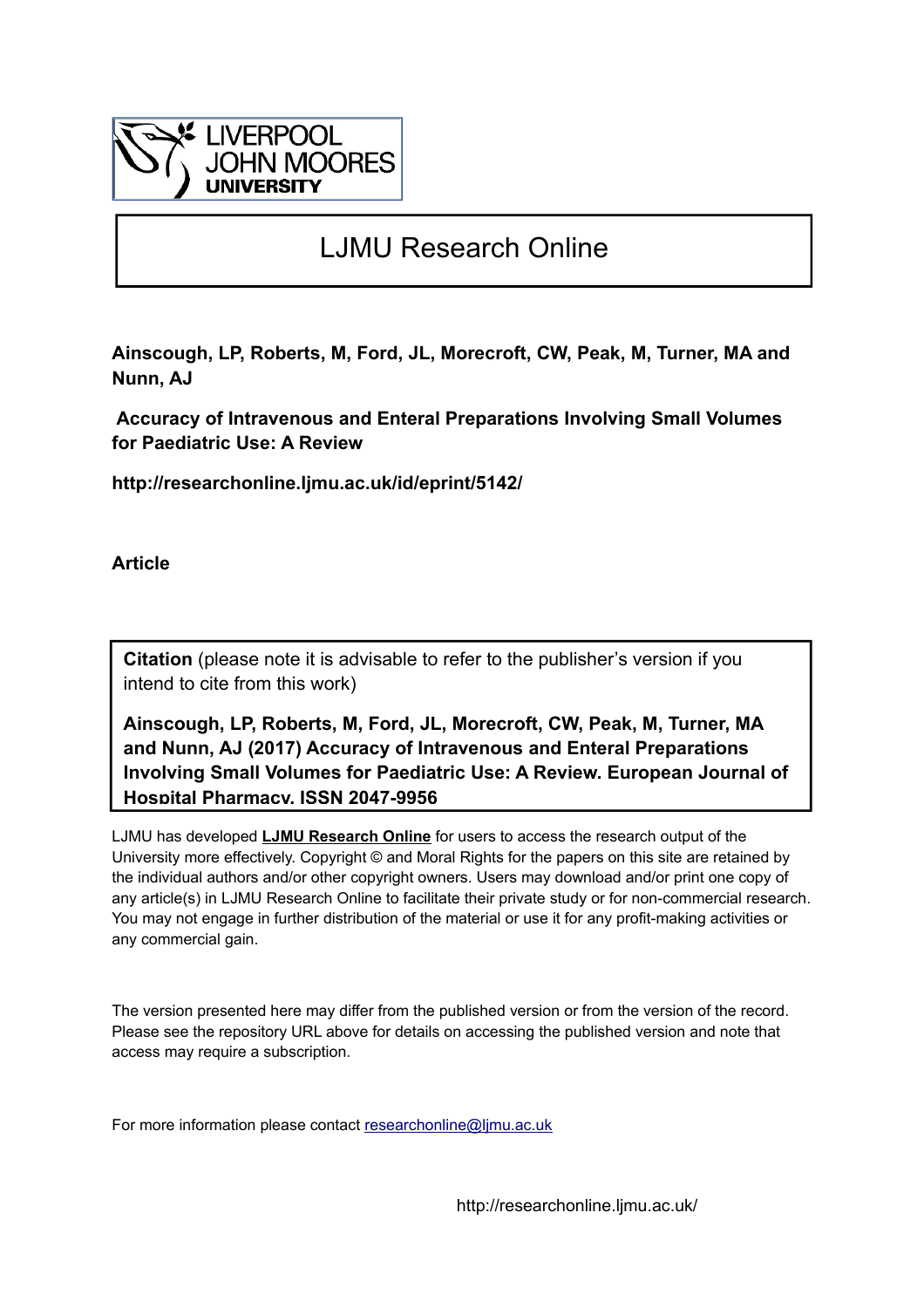#### **Accuracy of Intravenous and Enteral Preparations Involving Small Volumes for Paediatric Use: A Review.**

L P Ainscough<sup>1</sup>, J L Ford<sup>1</sup>, C W Morecroft<sup>1</sup>, M Peak<sup>2</sup>, M A Turner<sup>3</sup>, A J Nunn<sup>1,2</sup> M Roberts<sup>1</sup>

<sup>1</sup>School of Pharmacy & Biomolecular Sciences, Liverpool John Moores University, Byrom Street, Liverpool, L3 3AF

<sup>2</sup>Paediatric Medicines Research Unit, Alder Hey Children's NHS Foundation Trust, Eaton Road, Liverpool, L12 2AP

<sup>3</sup>Liverpool Women's Hospital NHS Foundation Trust, Crown Street, Liverpool, L8 7SS

Corresponding author: M Roberts, School of Pharmacy & Biomolecular Sciences, Liverpool John Moores University, Byrom Street, Liverpool, L3 3AF Tel: 0151 231 2036 email: [m.roberts1@ljmu.ac.uk](mailto:m.roberts1@ljmu.ac.uk)

Keywords: Paediatrics, IV administration, medical errors, drug administration, preparation techniques and equipment.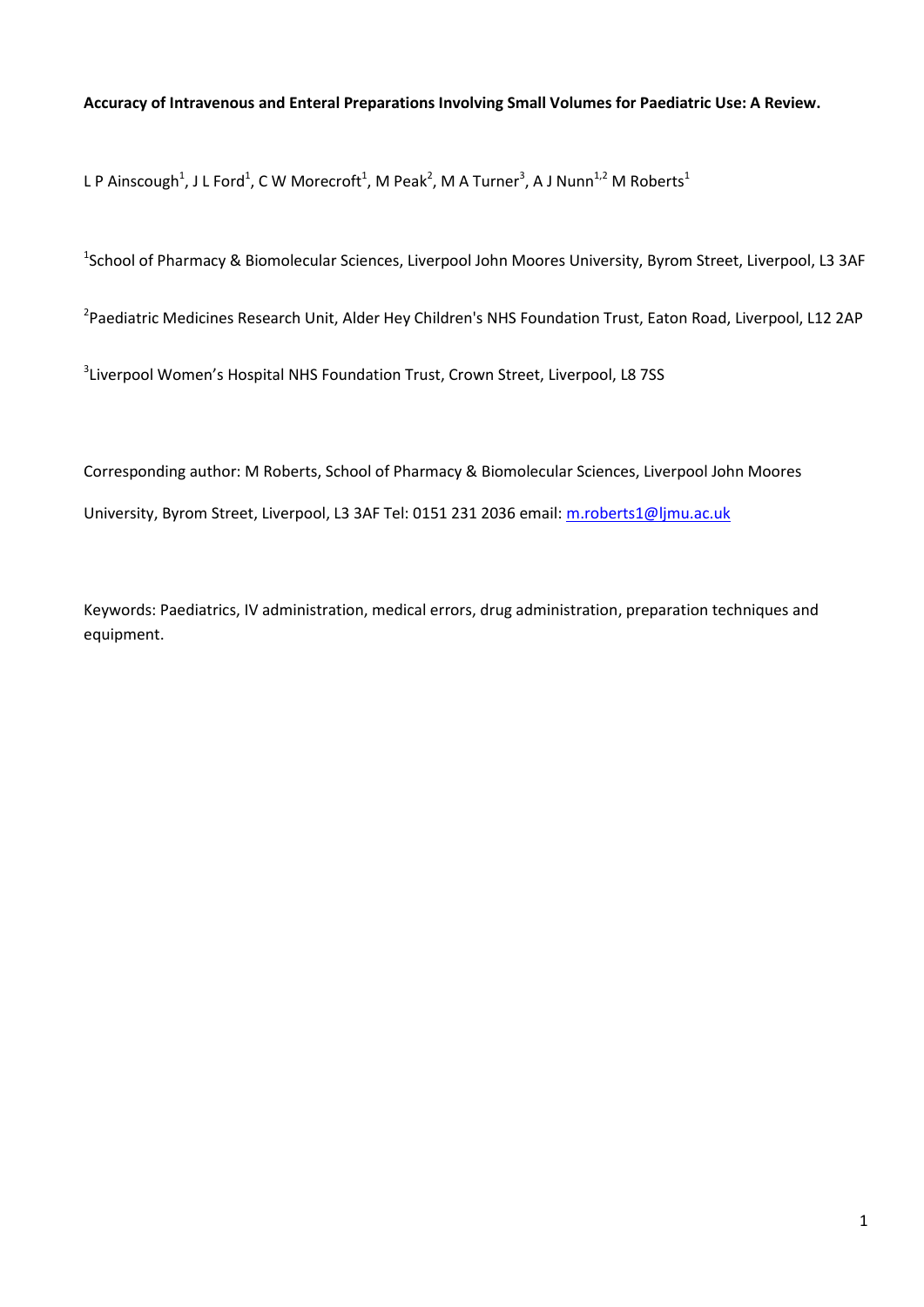#### Abstract

Background: Children often need to be administered very small volumes of medicines that are authorised for use in adults. Neonatal drug delivery is particularly challenging and doses are often immeasurable with the equipment currently available.

Aim: To summarise research to date on the accuracy of intravenous and enteral medicine preparation requiring small volumes (<0.1mL), with a focus on paediatric use and to identify areas for further work.

Method: Twenty-three publications were identified for the narrative review via: Web of Science (1950-2016), Cumulative Index to Nursing and Allied Health Literature (1976-2016), Excerpta Medica Database (1974-2016) and International Pharmaceutical Abstracts (1970-2016) searches. Nine additional papers were identified through backward citation tracking and a further 17 were included from the personal knowledge of the review team.

Results: Measurement of volumes (<0.1mL), for enteral and intravenous dosing, account for 25% of medicine manipulations within paediatric hospitals. Inaccuracies are described throughout the literature with dose administration errors attributed to technique, calculation, dilution and problems associated with equipment. Whilst standardised concentrations for intravenous infusion and drug concentrations which avoid measurement of small volumes would ameliorate problems, further work is needed to establish accurate methods for handling small volumes during the administration of medicines to children and risk minimisation strategies to support staff involved are also necessary.

Conclusion: This review has revealed a paucity of information on the clinical outcomes from problems in measuring small volumes for children and highlighted the need for further work to eliminate this source of inaccurate dosing and potential for medication error.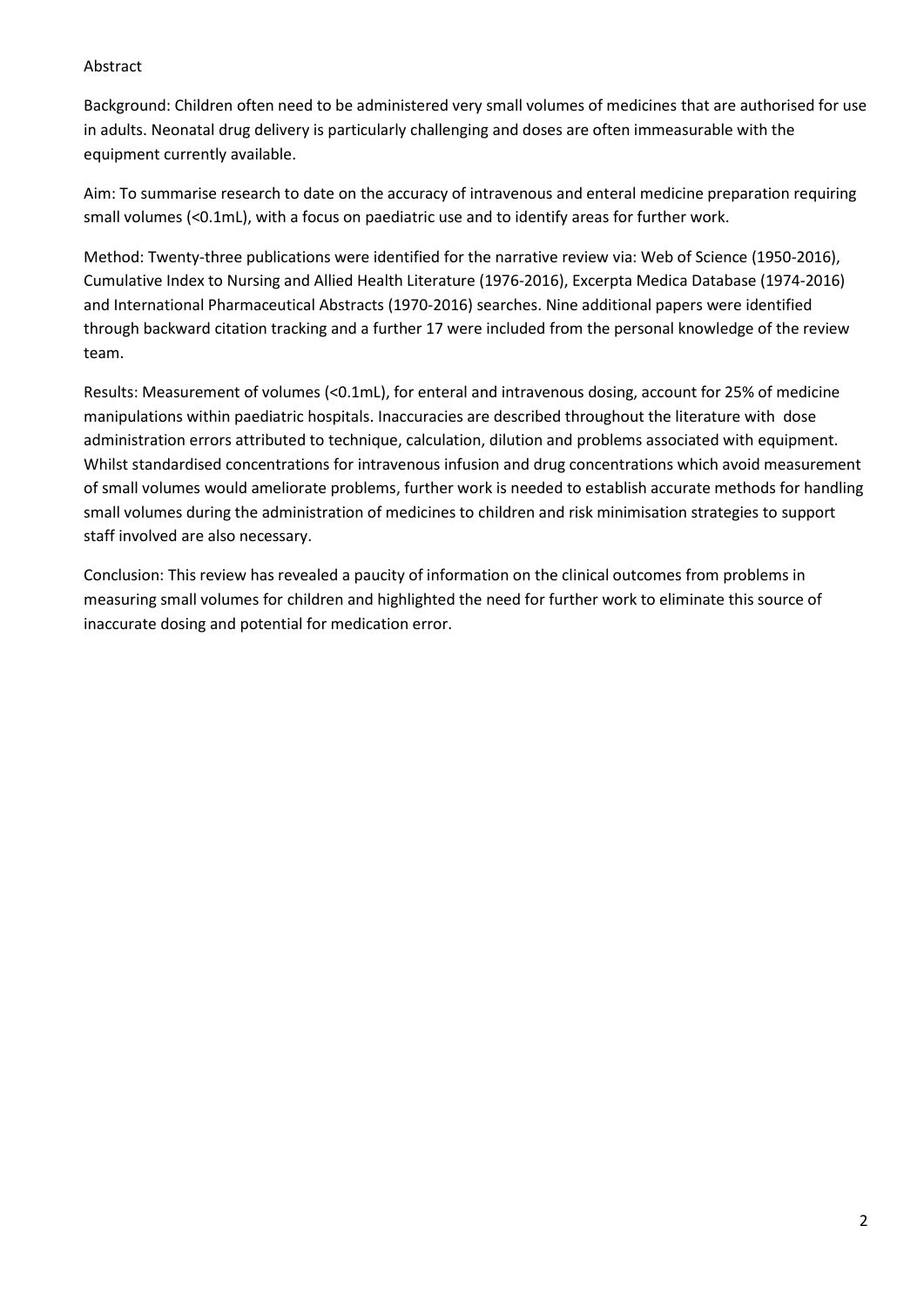#### Introduction and background to paediatric medicine

Children have historically been referred to as "therapeutic orphans"(1) suggesting that they were traditionally overlooked within research into disease and pharmacological treatment. This has considerably limited the numbers of licensed or authorised medicines available for children (2). In healthcare, the term 'children' is often used as an umbrella term for all sub-groups of paediatric patients and can cover preterm babies weighing 500g to adolescents weighing 100 kg. The physiological and pharmacological disparity between them is profound, creating further challenges in developing suitable drug therapy in this area (3).

Newer legislation, such as the European Union's Paediatric Regulation, has been put in place as the growing need for the development and authorisation of children's medicines has been recognised (4). A report by the European Commission stated that as a result of the regulation, paediatric medicine has become an integral part of medicine development with over 600 paediatric investigation plans (PIPs) being agreed from 2007 – 2012 (4). The effect on drug development remains to be seen due to the lengthy nature of trials and legalities surrounding marketing authorisation. Neonates are the most neglected group in this population as only 30% of current PIPs include them  $(4).$ 

The lack of commercially available age-appropriate formulations makes it difficult to administer medicines to children accurately (5). Doses required for children can vary 100-fold throughout childhood. Consequently, proportions of the marketed dosage forms are required to allow an appropriate paediatric dose to be given by manipulation, often with a medicine being used off-label (6, 7). Examples of manipulation include additional dilution of an injection to allow the required volume to be measured accurately or to provide an accurate rate of infusion. Manipulation occurs frequently in specialist and high dependency care and research has shown that this often leads to errors (8).

Previously, 12.3% of prescribed doses of liquid medicines (for oral and intravenous use) on neonatal intensive care units (NICU) and other children's wards were reported as being immeasurable with the available dosage forms (9). Additionally, only 35% of prescriptions issued on NICU use formulations in a licensed way; a figure far less than in other areas of paediatric medicine (10-12) despite advances made towards innovative drug formulations for paediatric patients (4). An important consequence of this is that healthcare professionals are often required to give children very small volumes of medicines that are licensed for use in adults (13-15). Intravenous delivery is the most widely used method of medicine administration in very ill preterm and term neonates and children (16).

Children are exposed to potential adverse drug events up to three times more frequently than adult in-patients and it is estimated that up to 54% of these errors involve intravenous medicines (17). In high dependency units, such as NICU, 91% of admissions were associated with a medication error, compared to 50% of neonatal admissions to other wards (17). Medication error rates vary widely between studies, depending on settings and methods involved. In a review of eleven studies, Chedoe et al (18) identified that the highest rate at which medication errors occur in NICU was 5.5 errors per 100 prescriptions. Prescribing and administration errors, across five different hospitals in London, were reported on average as 13.2% and 19.1% respectively and administration errors most commonly originated from medicine preparation errors (19). Patients in this setting are at a greater risk due to the small volumes often required; an error that may only seem slight to the naked eye but could represent a ten-fold error or more, a scenario unlikely to occur in the adult setting (20).

Where children and medication errors are concerned, higher risk is associated with increased vulnerability to adverse effects. This risk is due to a number of factors: inability to communicate effectively; a higher prevalence of rare diseases in childhood, thus creating a lack of clinical experience in treatment; constant physical and psychological changes over time, including intra-individual and inter-individual variation in drug metabolism during growth and development; small medicine doses often involving decimal points, thus giving opportunity for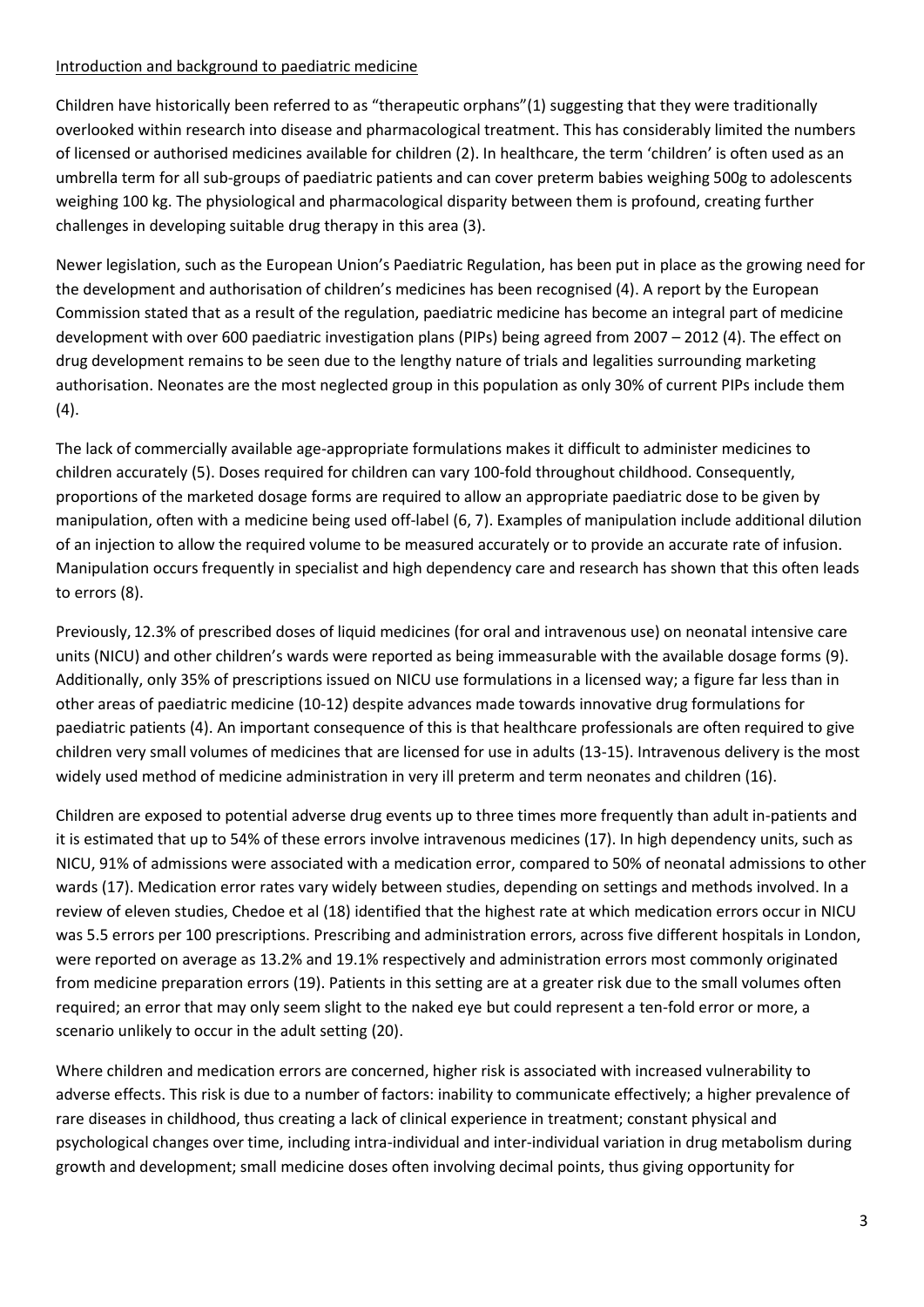significant degrees of error; and errors in prescription writing due to the lack of appropriate formulations (21-23). The need to reduce medication errors and improve patient safety in this area is clear.

# Methods

# *Search strategy*

Searches were undertaken using four databases: Web of Science (1950-2016), Cumulative Index to Nursing and Allied Health Literature (1976-2016), International Pharmaceutical Abstracts (1970-2016) and Excerpta Medica Database (1974-2016). Limits were applied to the Web of Science search (see Appendix A). An adaptive search strategy, based on one developed for a previous review was used (24). The search strategy is presented in Appendix B. Following the selection of publications for inclusion, backward citation tracking was undertaken for each paper if it was indexed in SCOPUS. Additional relevant publications were highlighted for inclusion by members of the review team.

# *Selection of papers for inclusion*

Titles and abstracts were screened by one reviewer (LPA). Three experts in the field of paediatric and neonatal formulation research (AJN, MAT & JLF) reviewed the titles selected to confirm that they were suitable for inclusion and to recommend the inclusion of any additional literature known to them. Publications were included in this review if they related to the accuracy of intravenous and enteral medicine preparation for children and/or involved small volumes (<0.1mL).

# Results

*Search results* Database searches identified 5948 unique references of which 23 (13, 15, 19, 25-44) were selected. A further nine references were identified through backward citation tracking (14, 45-52) and 17 were highlighted by the review team (5-9, 53-64) (Appendix C).

# *Narrative Review*

# Manipulation of medicines for intravenous and enteral use - small volumes

Recent studies have investigated the practice of manipulating medicines in order to provide accurate doses for children, in particular the requirement to dilute very small volumes (<0.5mL) (13-15). One study identified that the measurement of volumes of <0.1mL, for both enteral and intravenous dosing, account for a quarter of medicine manipulations within paediatric and neonatal hospital settings. Frequently, these volumes are required for intravenous administration(15). Isaac et al (35) found that 25% of patients on paediatric intensive care units (PICU) were prescribed a medicine that required a small volume measurement of ≤0.2mL, with the intravenous route accounting for 80% of the drug delivery methods. Uppal et al (14) provide further support, stating that 7.4% of intravenous doses require preparation with <0.1mL of stock solution. It was concluded that this is necessary for the paediatric use of a wide range of narcotics and immuno-suppressants in Canada (14) with captopril, morphine, furosemide and ranitidine the most commonly found in the UK (35).

Small volume measurement and preparation for administration often involves the administrator using relevant calculations, along with dilution and subsequent mixing with compatible diluents thereby introducing a potential for errors to occur. A number of publications suggest that a high incidence of imprecision and dilution errors occur in the preparation of intravenous medicines and the preparation of small volumes of medicines is inaccurate (13, 26, 41, 56).

# What is our current understanding about the accuracy of prepared intravenous medicines?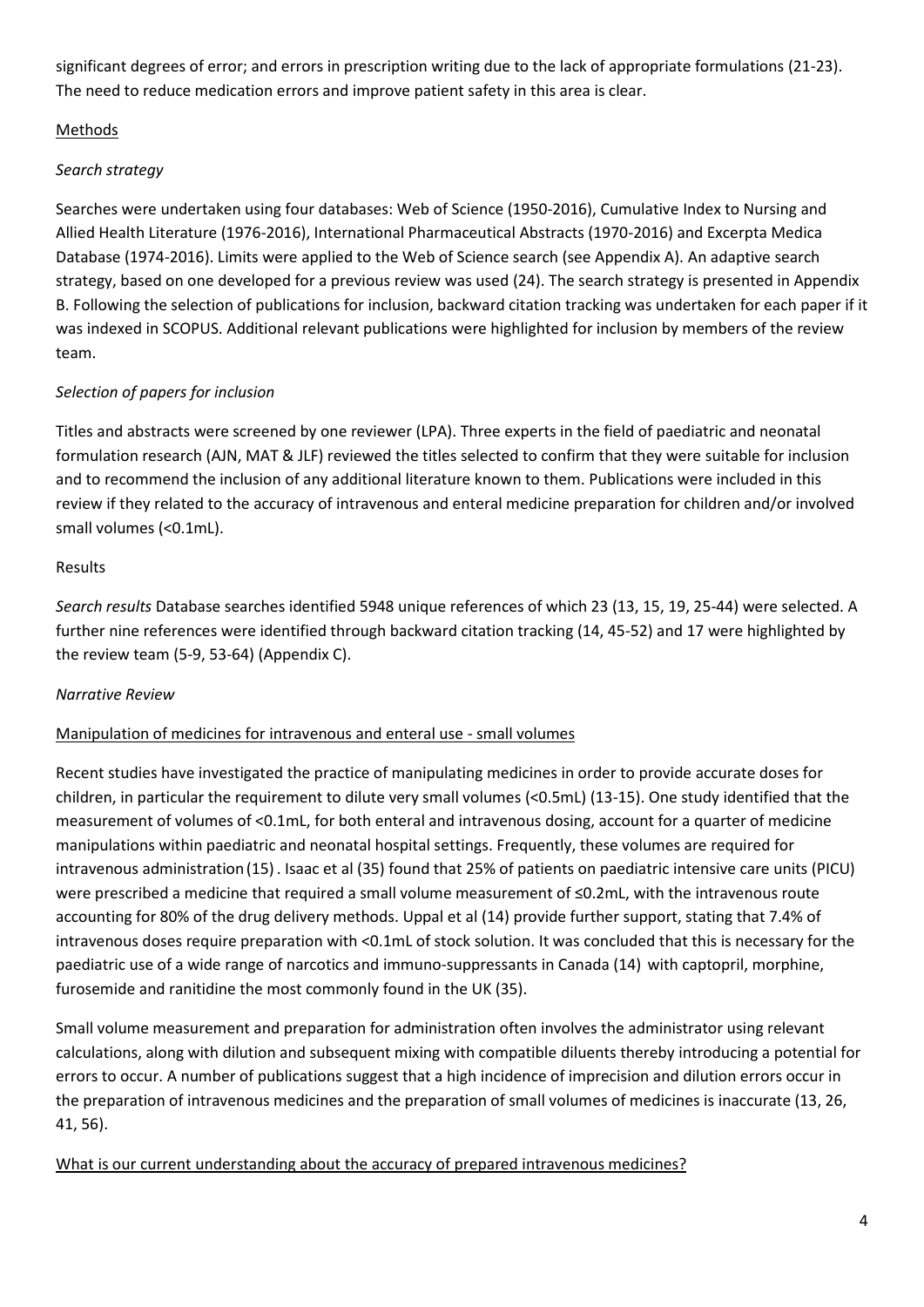Morphine infusions prepared for a NICU in a UK hospital showed concentration deviations outside of the British Pharmacopoeia limit set for morphine sulphate injection (a maximum of ± 7.5% from the labelled concentration) (26). 19.2% of infusions were outside of the limit when prepared by nurses on the ward and 7.8% were outside this limit when made within a pharmacy-run intravenous preparation service. 93% of these "out of specification" results occurred when volumes of ≤1mL of morphine injection were required to prepare the infusions (26).

Furthermore, this problem was echoed in a direct observational study of a non-clinical environment in Canada, in which health care professionals prepared morphine sulphate infusions. Errors were detected at each and every stage of the preparation, and a significantly higher number was found when preparation required smaller dose volumes and the use of more concentrated solutions, i.e. where more dilution was required. For example; the use of 10mg/mL solution to produce a required concentration of 0.6mg/50mL required volume measurement of 0.06mL (13).

Studies in anaesthesiology, where the use of intravenous medicines is essential, indicated similar findings. Analyses of the content of unused syringes containing drugs regularly used in anaesthesiology (fentanyl, thiopental, lidocaine, atracurium) revealed that 29% showed drug concentrations outside the specified acceptability range and 4% contained more than twice the targeted drug concentration. Errors closely correlated with multiple dilutions of high strength formulations, and hence measurements of small volumes of initial drug solution, and these were seen particularly in preparations involving fentanyl (41). The complexity of preparation, often involving multiple calculations, was implicated in dilution error. High rates of imprecision were observed where serial dilution was required (41).

Campino *et al* (29) concluded that errors in precision were more common than calculation errors with regard to concentrations of tobramycin and vancomycin solutions administered on a regional NICU. Precision errors were defined as deviation between target concentration of solution and actual concentration determined in the laboratory by > ±10%. Calculation errors were defined as the deviations between prescribed dose and calculated dose by nurses that would theoretically be given by > ±10%. Occurrence rates were 37.9% and 4.6% respectively (29).

A high incidence of errors, which were defined as any deviation from the prescription or manufacturer's instructions during preparation or administration, was observed during intravenous medicine preparation and administration in German and UK teaching and non-teaching hospitals (48% and 49% respectively). Most of these errors were associated with multiple step preparations (42, 61); very small volumes and the use of unfamiliar preparations were later identified as contributing reasons for errors within multiple step preparations (43).

Discrepancies were found between ordered and delivered concentrations of opiates in neonatal and paediatric critical care in Canada (39). Two thirds of infusions were outside of the accepted limits of variation for the study (defined as ≤10% from the ordered concentration in line with US and Canadian pharmaceutical preparations), with 6% of infusions having a two-fold higher concentration than ordered. The inconsistencies ranged from -78% to +210% from the desired concentration. Specifics regarding volume measurement were not stated (39).

A wide variation was ascribed, in part, between ordered and actual concentrations of preparations of dobutamine, dopamine and epinephrine in a paediatric intensive care unit, to a failure to account for salt components within some formulations. Such drugs are used in critically ill patients and variability in dosing could well contribute to haemodynamic instability (45). Differences between prescribed and actual concentrations (ranging from 75.8% - 102.4% of the prescribed concentration) of vancomycin infusions were also documented after investigation on a paediatric and neonatal intensive care unit although possible reasons for discrepancies were not given (59).

The requirement for dilution of 'adult' vials in order to give paediatric doses has yielded errors in the region of 10- 100 fold from the point of prescribing to administration (36, 53). Thirty one percent of prescriptions on a neonatal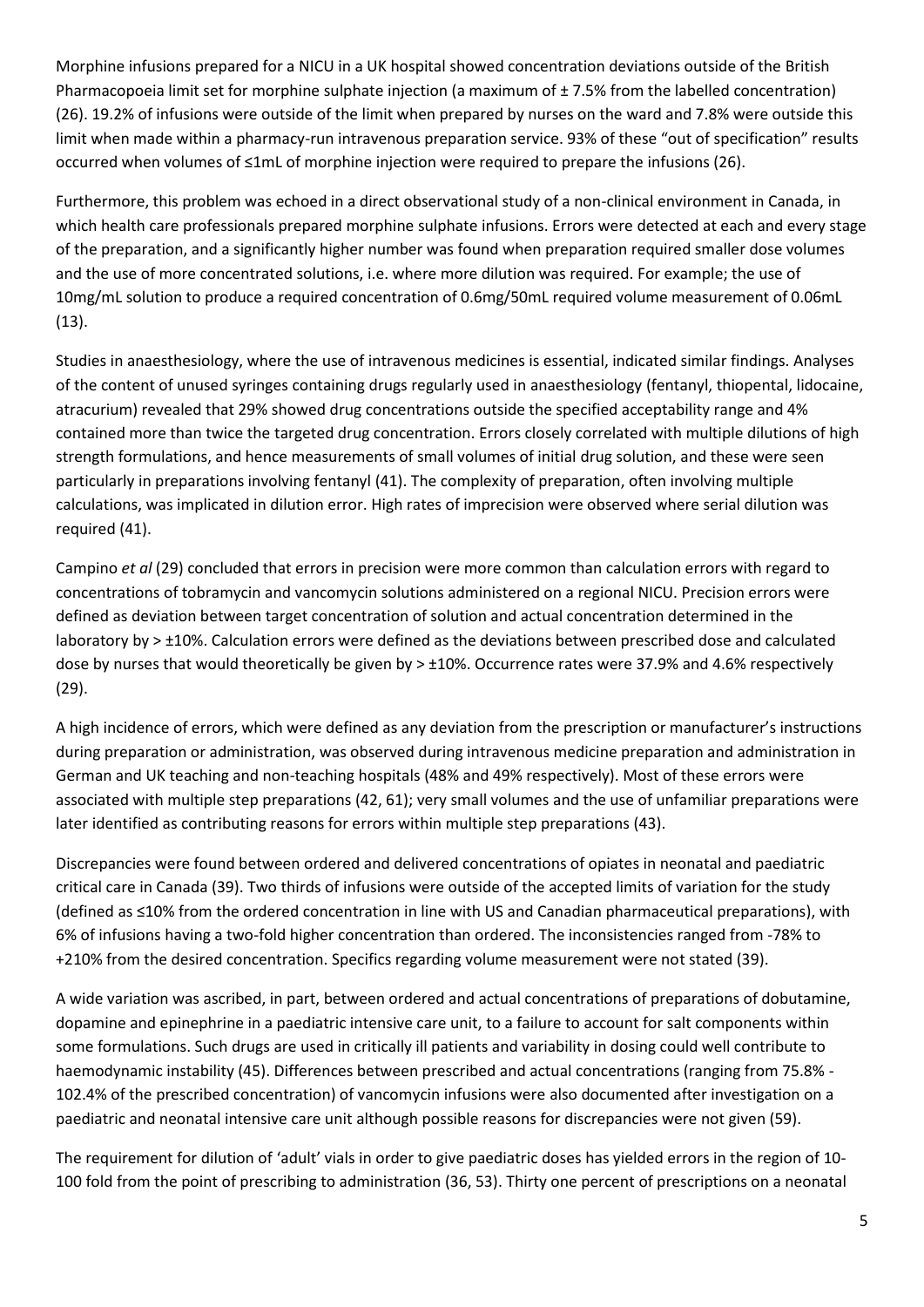unit required one-tenth of a ready-made vial, and 4.8% required less than one-hundredth (30). Thus, there is evidence that small volume measurements are often inconsistent. Our interpretation of this evidence is that healthcare faces a very real problem. Significant opportunities for catastrophic medicine administration errors exist; such errors would cause avoidable morbidity and mortality.

The preparation and administration stages involved in intravenous therapy involve the most error (55, 62). The ability of nurses to use calculations successfully in this process has been praised, with a call for further investigation into other phases involved in preparation and administration (62). Failure modes analysis supported this and five out of the top ten "critical failure modes" occurred within the preparation stage (55). A systematic review of where errors occur identified that reconstitution of drug and diluent was a significant area and the need for further work to establish the most efficient and accurate technique to produce correct preparations was identified (38).

## Problems arising from equipment

Inaccuracies can also arise from the equipment used to prepare paediatric doses of intravenous medicines. The dead space within a syringe can contribute to overdosing. Dead space volume is the volume that remains in the syringe, within the hub and needle space, after the plunger is fully compressed, and could be inadvertently administered. For this reason it is vital that preparation technique is correct as it has been reported that doses as high as 4.5 times of those recommended can inadvertently be given. In the case of a drug with a narrow therapeutic index such as digoxin, this can result in potentially toxic levels (28, 44). Berman *et al* (54) noted variably high serum levels of digoxin in low birth weight infants given similar doses and that flushing the syringe after its contents were expelled resulted in more than twice the intended dose being administered to the infant as the dead space volume was administered.

Furthermore, an incident occurred which involved the administration of a bolus dose of metoclopramide that had been prepared using an incorrect technique. Metoclopramide was measured in the same syringe as subsequent sodium chloride volume measurement; consequently the dead space volume of metoclopramide was also administered to a neonate, resulting in a two to three times overdose (42).

Casella *et al* (46) reported unacceptably large errors when small volumes, for example 0.01mL, were measured using 0.3mL insulin syringes. Coefficient of variations tended to decrease as larger volumes were measured and mean errors as large as ±2% have been found in accuracy and reproducibility investigations, in some cases resulting in inaccuracies of at least one syringe division. With this said, this size of error can still be within standards set for syringes by The International Organization for Standardization (ISO) and, depending on the medicament, be considered as clinically irrelevant (48).

Dosing accuracy varies depending on the brand, size of syringe and the liquid measured. Investigating the accuracy and reproducibility of different types of syringe used to measure small volumes (0.05mL and 0.1mL) for intra-vitreal injection, variability was apparent with Nipro<sup>®</sup> TB syringes yielding the best accuracy (40). As a result, there has been a call for manufacturers to consider dosing volumes in relation to potential patient sizes, and to also provide guidance on optimum administration devices to use with reference to the pharmaceutical agent (34). The cumulative error of stages involved in the preparation of intravenous medicines is multiplicative and therefore could be as high as 38%, depending on what is considered acceptable. These data take into account vial concentration, calculation errors, forced rounding errors, volumetric errors of syringe and inaccuracies in dead space (65).

# Impact of dosing inaccuracies

Investigation into the clinical impact of inaccuracies to date is limited. As an example, Parshuram et al (49) studied the impact of unanticipated variation in intravenous methotrexate dosing but failed to demonstrate a significant link between measured total methotrexate dose given and serum concentration or clinical toxicities.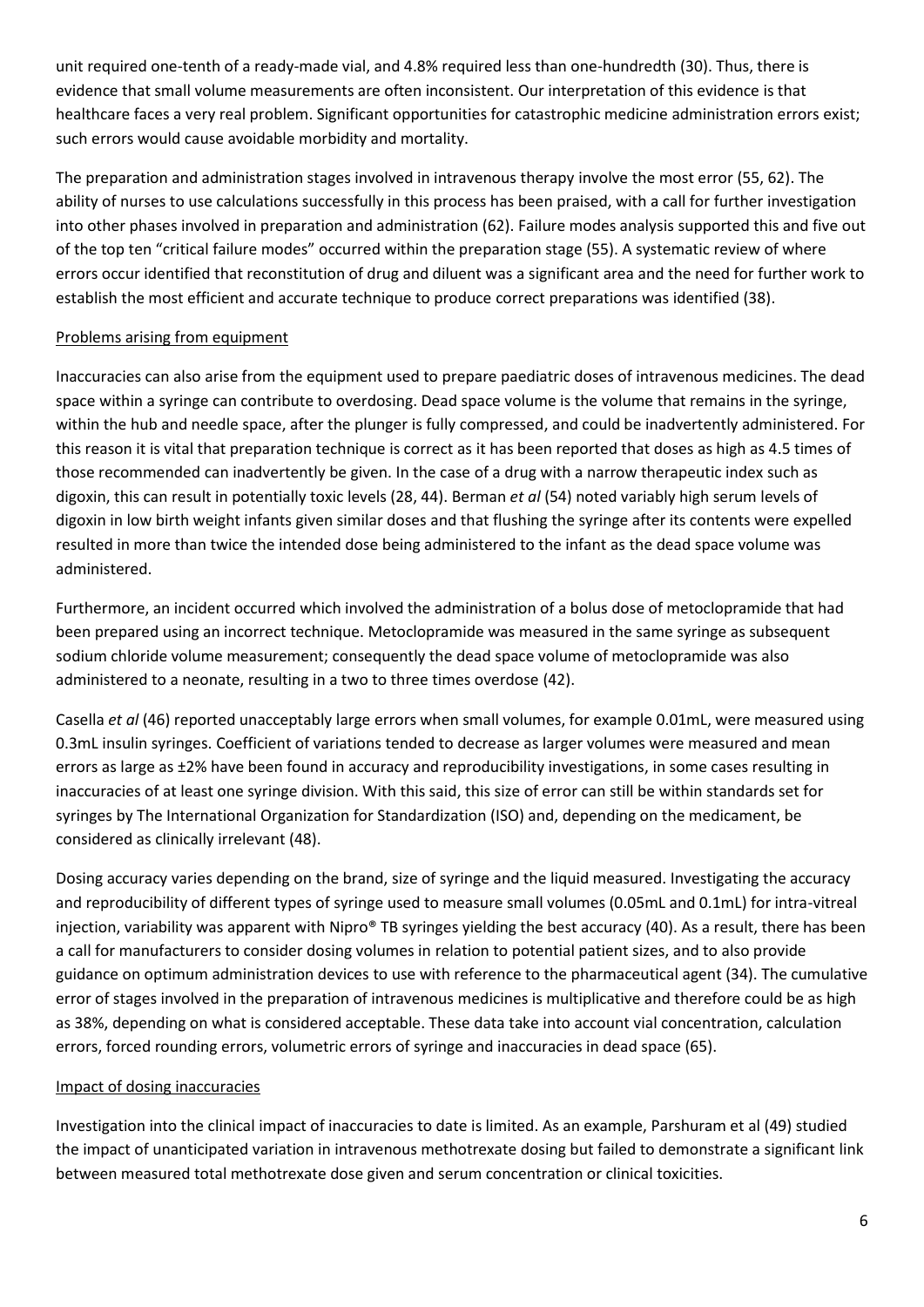#### Does place of preparation or health care professional performing the preparation have an effect on accuracy?

Errors are commonly found when infusions are prepared at the point of care (13, 26, 41, 52) and improvements are made when a centralised system for preparation is used (26, 47). However, both methods yield worrying deviations from the required stated concentrations.

The use of pre-filled syringes for infusions provides more efficient treatment in an emergency situation than preparation of the infusions at the bed side; a significant reduction in deviation from the expected concentration was also shown in one comparison (25). The same investigation confirmed that precision and accuracy vary depending on the healthcare professional preparing the pre-filled syringes; pharmacists are more accurate than physicians. Furthermore, a calmer environment for preparation yields increasing precision as demonstrated by those prepared in pharmacy and those sourced from the pharmaceutical industry (25). Previous studies indicated that nurses were less prone to error introduction in preparation tasks than anaesthetists, but more errors were introduced at the calculation stage by nurses than anaesthetists (32). Recently, no differences in the accuracy and precision of intra-vitreal dose preparation of 0.05mL using 1.0mL disposable syringes (57) were noted between nurses and physicians.

#### What practices are in place to reduce inaccuracies?

The UK National Patient Safety Agency (66) issued an alert acknowledging the risk associated with injectable medicines and recommended risk assessment for all injectables, although it has been argued that the developed tool did not specifically consider the issues faced when preparing intravenous medicines for children and neonates (67).

No specific guidance on how to manage issues of inaccuracies is available, so nursing staff have adopted crude methods such as carrying out dilution in a large syringe after initial measurement of medicine volume, (leaving the dead space volume within the initial syringe) (68), using insulin syringes with no dead space and including the dead space volume in the dose calculation (28).

Dead space volume must be considered if drawing up multiple medicines into the same syringe. If three medicines are drawn up sequentially a larger amount of the first two will be administered. When the second is drawn up the dead space volume of the first will be released from the hub and needle space into the graduated portion, to make way for the second, and the same with the volume of the second as the third is drawn up (63).

An investigation into the measurement of insulin using pen injectors (NovoPen® and BD Pen®) and syringes has shown that both device types are inaccurate at measuring 1 unit of insulin (100units/mL), with devices improving in accuracy with progressively larger volumes. This research did not use half unit pens that are now available. Syringes overdosed and Pen injectors consistently under dosed. Pen injectors were significantly more accurate than syringes but variability in dosing was similar for both (33). Subsequently improved accuracy of pre-filled insulin pens as opposed to vial and syringe methods has been demonstrated (58).Therefore pen injectors may be favourable; however, education is required if patients are transferred between different devices (33). Casella *et al* (46) concluded that the error introduced when measuring ≤2 units (100units/mL) is so large that dilution of insulin before measurement should be carried out where possible in an inpatient setting. Furthermore, the smallest syringe possible is often chosen to measure the required volume; this has been adapted as a technique and is supported by evidence (31, 48, 50, 51). In addition, Isaac et al (56) explored different methods of small volumes measurement of insulin and concluded that all showed inaccuracies; this included dilution and direct withdrawal with and without priming. For volumes of ≥0.05mL direct withdrawal may be more accurate, but dilution methods show better reproducibility.

The implementation of standardised concentrations of intravenous infusions for paediatrics may reduce common inaccuracies and errors (13, 14, 26, 64). Implementation of standardised concentrations in conjunction with other interventions, such as use of 'smart' syringe pumps and re-labelling of infusions (formatting label information to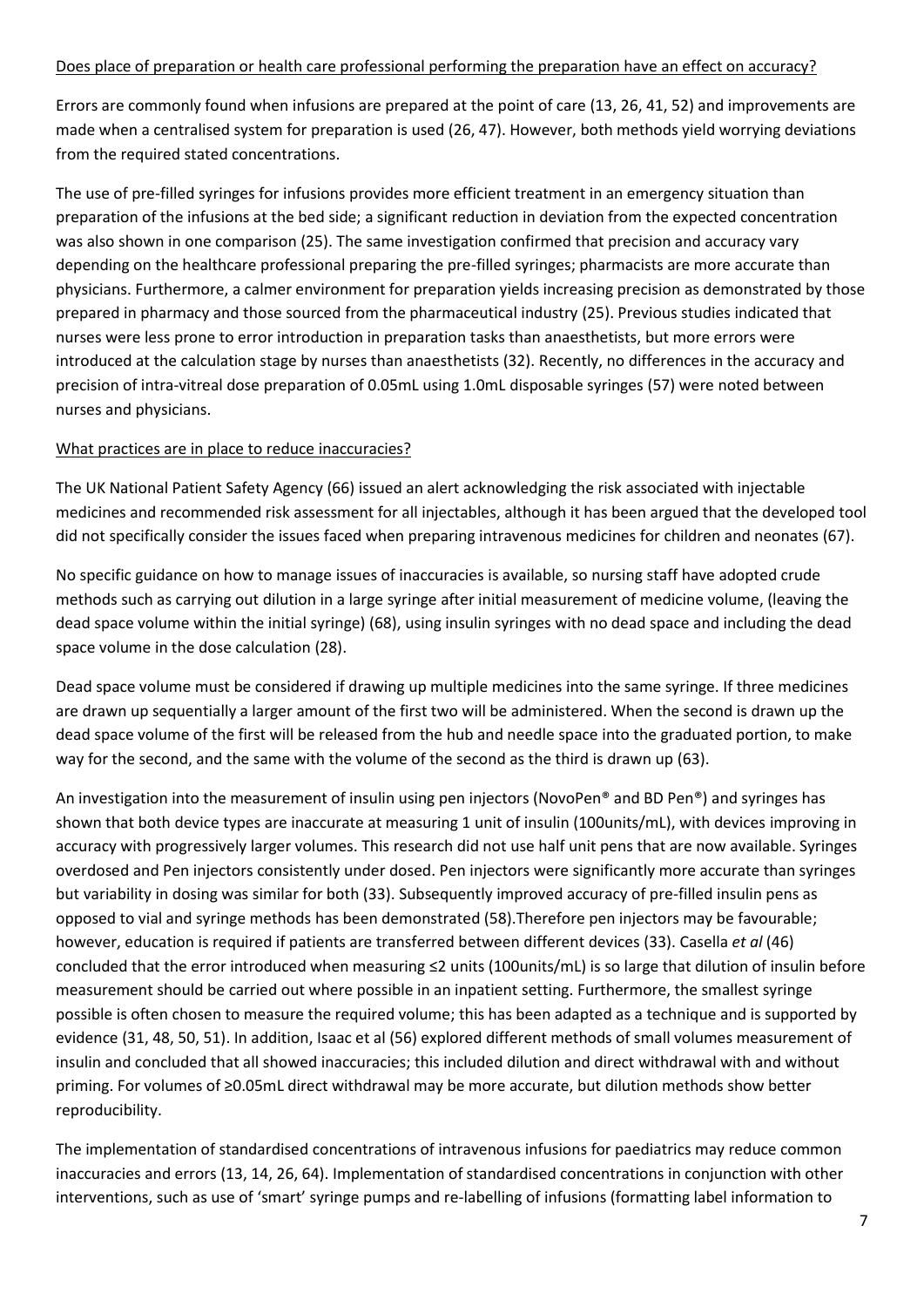match pump programming) resulted in a significant reduction in error (37). Improved dosing precision was confirmed with a paediatric vial containing an age-appropriate concentration of amikacin in comparison to an adult vial, with a five-fold higher concentration (27). The concern over increased cost and confusion between different vial concentrations likely stands as a barrier to implementation for different products and hospitals worldwide.

The results of a survey demonstrating acceptability of proposed standard concentrations of 17 medicines, commonly given by infusion, amongst 164 critical care units (63% of UK NHS trusts) have been provided to the Intensive Care Society in the UK (69). Similar work was carried out in USA by the Institute for Safe Medicine Practices (70) as a result of numerous safety alerts (71, 72) and many institutions employ standardised concentrations. Seventeen standardised weight categories and corresponding doses for 74 primarily (86.5%) intravenous medicines were established for the neonatal population with an aim of reducing the problems associated with dose delivery in this area (60).

#### **Summary**

The requirement to measure small volumes, for both oral and intravenous use, occurs frequently in paediatric settings. There is a substantial source of error involved in all stages of preparation of doses involving the use of such volumes. The errors introduced translate into discrepancies between the concentrations of drugs that are prescribed and the concentrations that are administered. Much literature describes deviations in the concentration of opiates for infusion. This occurs whether medicine is prepared at ward or pharmacy level. Published research has concluded the requirement of paediatric standardised infusion concentrations, but it is questionable how realistic this is for all settings. Although pharmacy and industry sourced pre-filled syringes are used in some settings, it is not realistic for all scenarios. Further, it is highly unlikely that these devices would appear with appropriate dosing for paediatrics and thus manipulation prior to use would still be required. Further work is needed to establish the most accurate methods for handling small volumes during the administration of medicines to children. Risk minimisation strategies, such as specific training and additional information at the point of use to support staff involved are also necessary.

#### Conclusions

This review identifies the need to quantify the sources of error in preparation of intravenous and enteral medicines, namely techniques and equipment used, the effects that this may have on therapy, with an estimation of cost implications. Work should lead to recommendations which will inform industrial and clinical aspects of medicine preparation, in order to improve current practice and reduce these inaccuracies. It is hoped that this review of the extant data will pave the way for the future development of standardised concentrations of commonly used medicines in all settings including paediatrics. However, there will undoubtedly forever be a requirement for preparation and use of small volumes for drug delivery due to the wide range of dose and medicine requirements in paediatrics.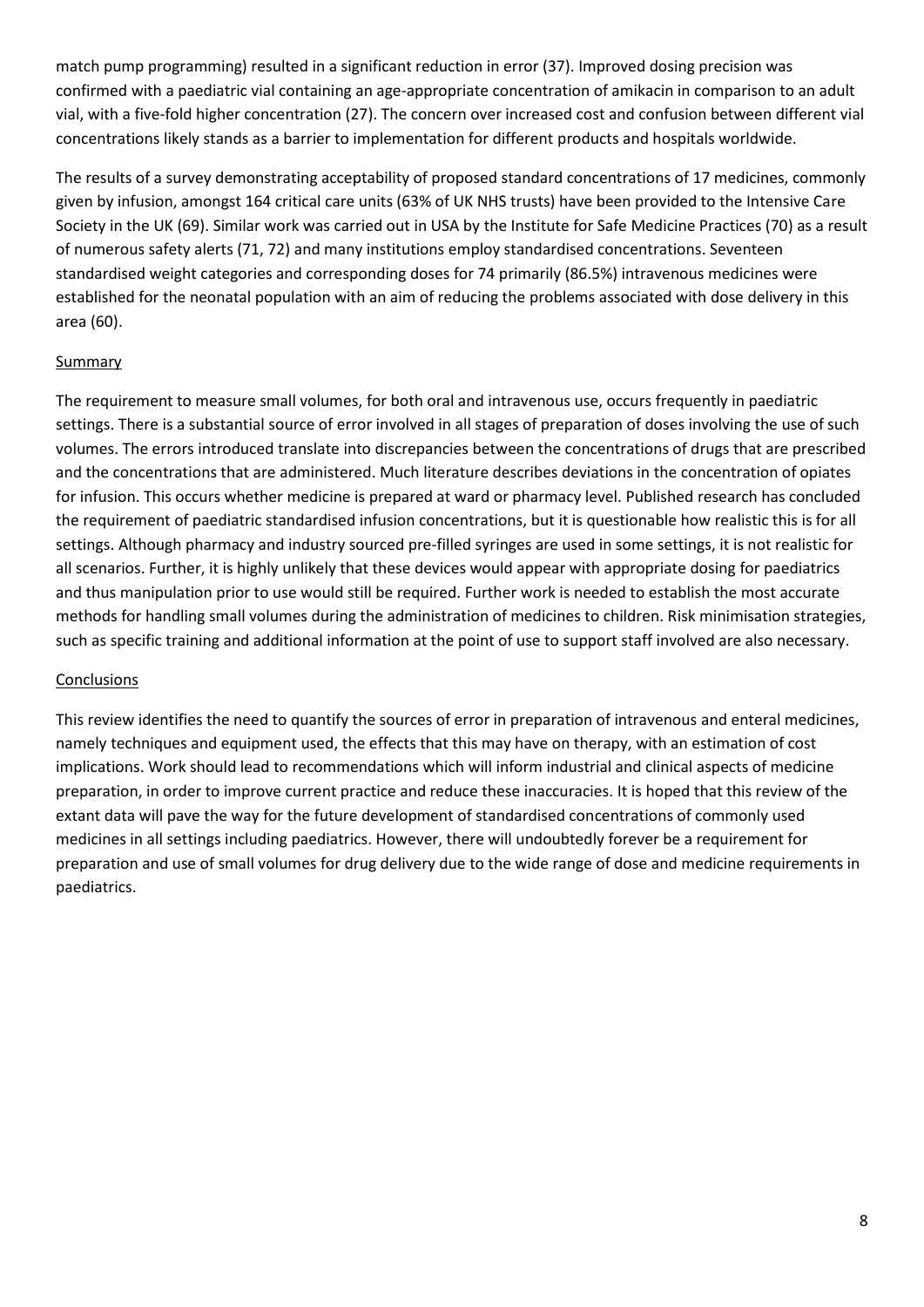### English Language

Exclude: MICROBIOLOGY OR SOCIAL ISSUES OR DEMOGRAPHY OR TRANSPLANATATION OR FOOD SCIENCE TECHNOLOGY OR CHEMISTRY OR MATERIALS SCIENCE OR SOCIOLOGY OR SPORT SCIENCES OR MATHEMATICAL COMPUTATIONAL BIOLOGY OR SUBSTANCE ABUSE OR ANATOMY MORPHOLOGY OR OPTICS OR BIOCHEMISTRY MOLECULAR BIOLOGY OR REHABILITATION OR LEGAL MEDICIEN OR PUBLIC ENVIRONMENTAL OCCUPATIONAL HEALTH OR COMPUTER SCIENCE OR AGRICULTURE OR FAMILY STUDIES OR SCIENCE TECHNOLOGY OTHER TOPICS OR SPECTROSCOPY OR REPRODUCTIVE BIOLOGY OR IMAGING SCIENCE PHOTOGRAPHIC TECHNOLOGY OR ACOUSTICS OR GENETICS HEREDITY OR PHYSICS OR SOCIAL SCIENCES OTHER TOPICS OR LINGUISTICS OR GOVERNMENT LAW OR PATHOLOGY OR CELL BIOLOGY OR BIOPHYSICS OR BEHAVIOURAL SCIENCES OR PARASITOLOGY OR RADIOLOGY NUCLEAR MEDICINE MEDICAL IMAING OR INFORMATION SCIENCE LIBRARY SCIENCE OR TELECOMMUNICATIONS OR MEDICAL LABORATORY TECHNOLOGY OR SOCIAL WORK OR PHYSIOLOGY OR MEDICAL INFORMATICS OR AUTOMATION CONTROL SYSTEMS OR RESEARCH EXPERIMENTAL MEDICINE OR ZOOLOGY OR BUSINESS ECONOMICS OR URBAN STUDIES OR AUDIOLOGY SPEECH LANGUAGE PATHOLOGY OR NUCLEAR SCIENCE TECHNOLOGY OR ENVIRONMENTAL SCIENCES ECOLOGY OR ETHNIC STUDIES OR MATHEMATICS OR ANTHROPOLOGY OR METEOROLOGY ATMOSPHERIC SCIENCES OR LIFE SCIENCE BIOMEDICINE OTHER TOPICS OR PLANT SCIENCES OR MICROSCOPY OR NUTRITION DIETETICS OR MECHANICS OR ENGINEERING OR COMMUNICATION OR VIROLOGY OR THERMODYNAMICS OR ENERGY FUELS OR DEVELOPMENTAL BIOLOGY OR VETERINARY SCIENCES OR CRIMINOLOGY PENOLOGY OR EDUCATION EDUCATIONAL RESEARCH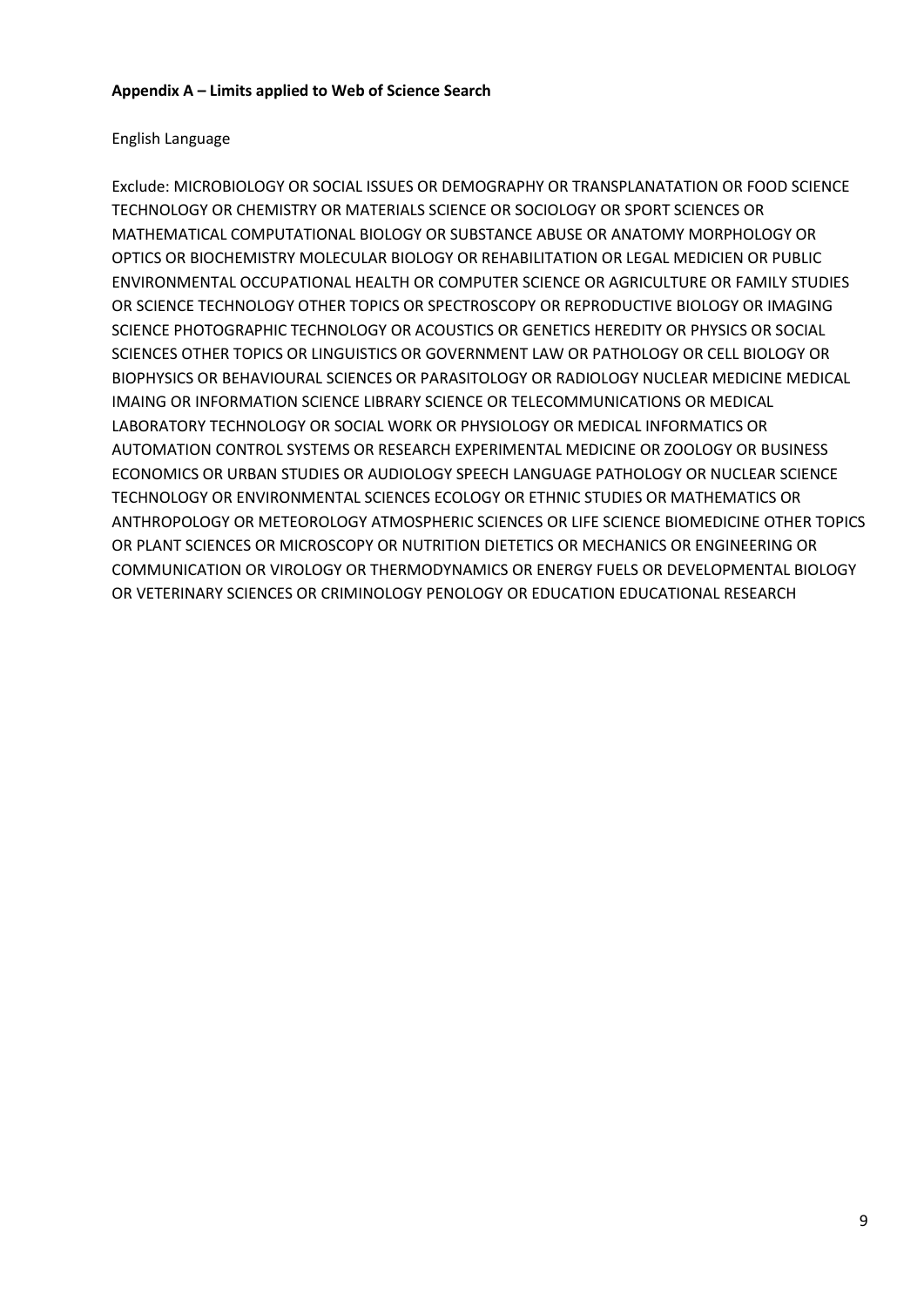#### **Appendix B – Search Terms**

#### **1 Terms related to intravenous` route**

inject\* OR intravenous OR IV OR infusion\* OR syringe\*

#### **2 Terms related to process**

(small ADJ2 volume\*) OR (low ADJ dos\*) OR dilution\* OR technique\* OR manipulation\* OR preparation

#### **3 Terms related to accuracy and precision**

accurac\* OR inaccurac\* OR precis\* OR reproducib\* OR accurate OR measur\* OR variab\*

#### **4 Terms related to errors**

error\* OR overdose OR adverse drug event OR discrepanc\* OR overadministration

#### **5 Terms related to population**

child\* OR pediatric\* OR paediatric\* OR neonat\* OR infant\*

### **Combine as follows:**

- 1 AND 4
- 1 AND 2 AND 3
- 1 AND 2 AND 4
- 1 AND 2 AND 5
- 1 AND 3 AND 4
- 1 AND 3 AND 5
- 1 AND 4 AND 5
- 2 AND 3 AND 4
- 2 AND 3 AND 5
- 3 AND 4 AND 5
- 4 AND 5

Combine the above combinations with OR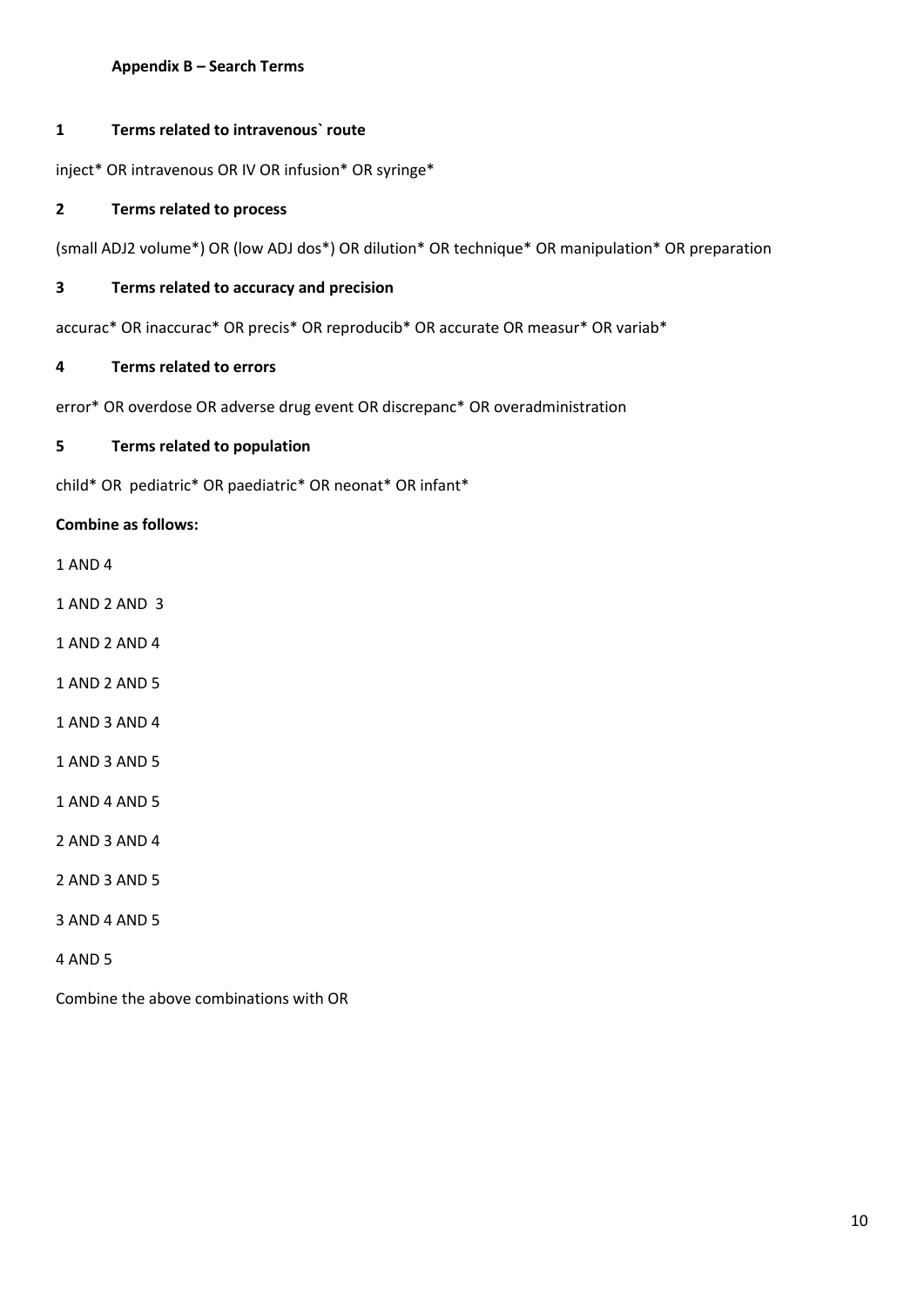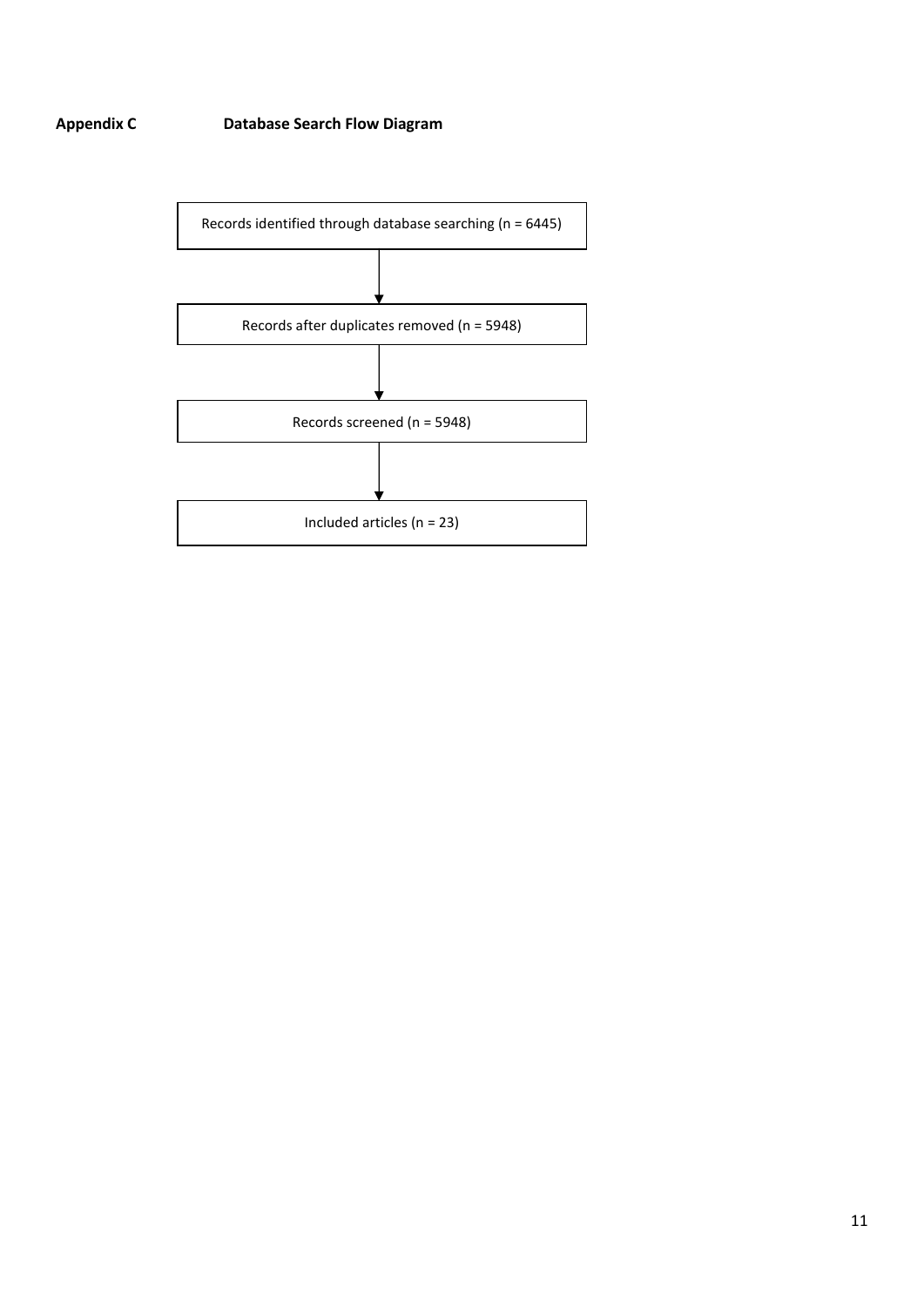#### **References**

1. Shirkey H. Editorial comment - therapeutic orphans. *J Pediatr* 1968;72:119.

2. Schirm E, Tobi H, de Vries TW et al. Lack of appropriate formulations of medicines for children in the community. *Acta Pædiatrica*. 2003;92(12):1486-9.

3. Ernest TB, Elder DP, Martini LG, et al. Developing paediatric medicines: identifying the needs and recognizing the challenges. *J Pharm Pharmacol* 2007;59:1043-55.

4. European Medicines Agency with its Paediatric Committee: 5-year Report to the European Commission. General report on the experience acquired as a result of the application of the Paediatric Regulation.: European Medicines Agency; 2012. Available from: [http://ec.europa.eu/health/files/paediatrics/2012-09\\_pediatric\\_report](http://ec.europa.eu/health/files/paediatrics/2012-09_pediatric_report-annex1-2_en.pdf)[annex1-2\\_en.pdf.](http://ec.europa.eu/health/files/paediatrics/2012-09_pediatric_report-annex1-2_en.pdf) Accessed 10th September 2016

5. Nunn AJ. Making medicines that children can take. *Arch Dis Child*. 2003;88:369-71.

6. Rocchi F, Tomasi P. The development of medicines for children. *Pharmacol Res* 2011;64:169-75.

7. Standing JF, Tuleu C. Paediatric formulations—Getting to the heart of the problem. *Int J Pharm* 2005;300:56- 66.

8. Richey RH, Shah UU, Peak M, et al. Manipulation of drugs to achieve the required dose is intrinsic to paediatric practice but is not supported by guidelines or evidence. *BMC Pediatr.* 2013;13:81.

9. Morecroft CW, Gill A, Caldwell NA, Wood R, Crolla J, Antwi-Boasiako L. Are prescribed doses of medicine for children measurable? *Arch Dis Child* 2012;97(5):e18-e.

10. Conroy S, McIntyre J, Choonara I. Unlicensed and off label drug use in neonates. *Arch Dis Child*  1999;80:F142-5.

11. Oguz SS, Kanmaz HG, Dilmen U. Off-label and unlicensed drug use in neonatal intensive care units in Turkey: the old-inn study. *Int J Clin Pharm* 2012;34:136-41.

12. Laforgia N, Nuccio MM, Schettini F, et al. Off-label and unlicensed drug use among neonatal intensive care units in Southern Italy. *Pediatr Int* 2014;56:57-9.

13. Parshuram CS, To T, Seto W, et al. Systematic evaluation of errors occurring during the preparation of intravenous medication. *CMAJ* 2008;178:42-8.

14. Uppal N, Yasseen B, Seto W, Parshuram CS. Drug formulations that require less than 0.1 mL of stock solution to prepare doses for infants and children. *CMAJ* 2011;183:E246-8.

15. Nunn A, Richey R, Shah U, et al. Estimating the requirement for manipulation of medicines to provide accurate doses for children. *Eur J Hosp Pharm Sci Pract* 2013;20:3-7.

16. Shah UU, Roberts M. Parenteral Liquids for Intravenous and Transdermal Use. In: Bar-Shalom D, Rose K (Eds) Pediatric Formulations: A Roadmap. New York, NY: Springer-Verlag 2014;239-52.

17. Kaushal R, Bates DW, Landrigan C, et al. Medication errors and adverse drug events in pediatric inpatients. *J Am Med Assoc* 2001;285:2114-20.

18. Chedoe I, Molendijk HA, Dittrich STAM, et al. Incidence and nature of medication errors in neonatal intensive care with strategies to improve safety - A review of the current literature. *Drug Saf* 2007;30:503-13.

19. Ghaleb MA, Barber N, Frnklin BD, et al. The incidence and nature of prescribing and medication administration errors in paediatric inpatients. *Arch Dis Child* 2010;95:113-8.

20. Koren G, Haslam RH. Pediatric medication errors - predicting and preventing tenfold disasters. *J Clin Pharm* 1994;34:1043-5.

21. Fernandez CV, Gillis-Ring J. Medical progress. Strategies for the prevention of medical error in pediatrics. *J Pediatr* 2003;143:155-62 8p.

22. Blair K. Transforming Nursing Practice in Medicines Management in Children's Nursing. Learning Matter Ltd, Exeter, 2011.

23. Conroy S, Davar Z, Jones S. Use of checking systems in medicines administration with children and young people. *Nurs Child Young People* 2012;24:20-4.

24. Richey RH, Craig JV, Shah UU, et al. The manipulation of drugs to obtain the required dose: Systematic review. *J Adv Nurs* 2012;68:2103-12.

25. Adapa RM, Mani V, Murray LJ, et al. Errors during the preparation of drug infusions: a randomized controlled trial. *Br J Anaesth* 2012;109:729-34.

26. Aguado-Lorenzo V, Weeks K, Tunstell P, et al. Accuracy of the concentration of morphine infusions prepared for patients in a neonatal intensive care unit. *Arch Dis Child* 2013;98:975-9.

27. Allegaert K, Anderson BJ, Vrancken M, et al. Impact of a paediatric vial on the magnitude of

systematic medication errors in neonates. *Paediatr Perinat Drug Ther* 2006;7:59-63.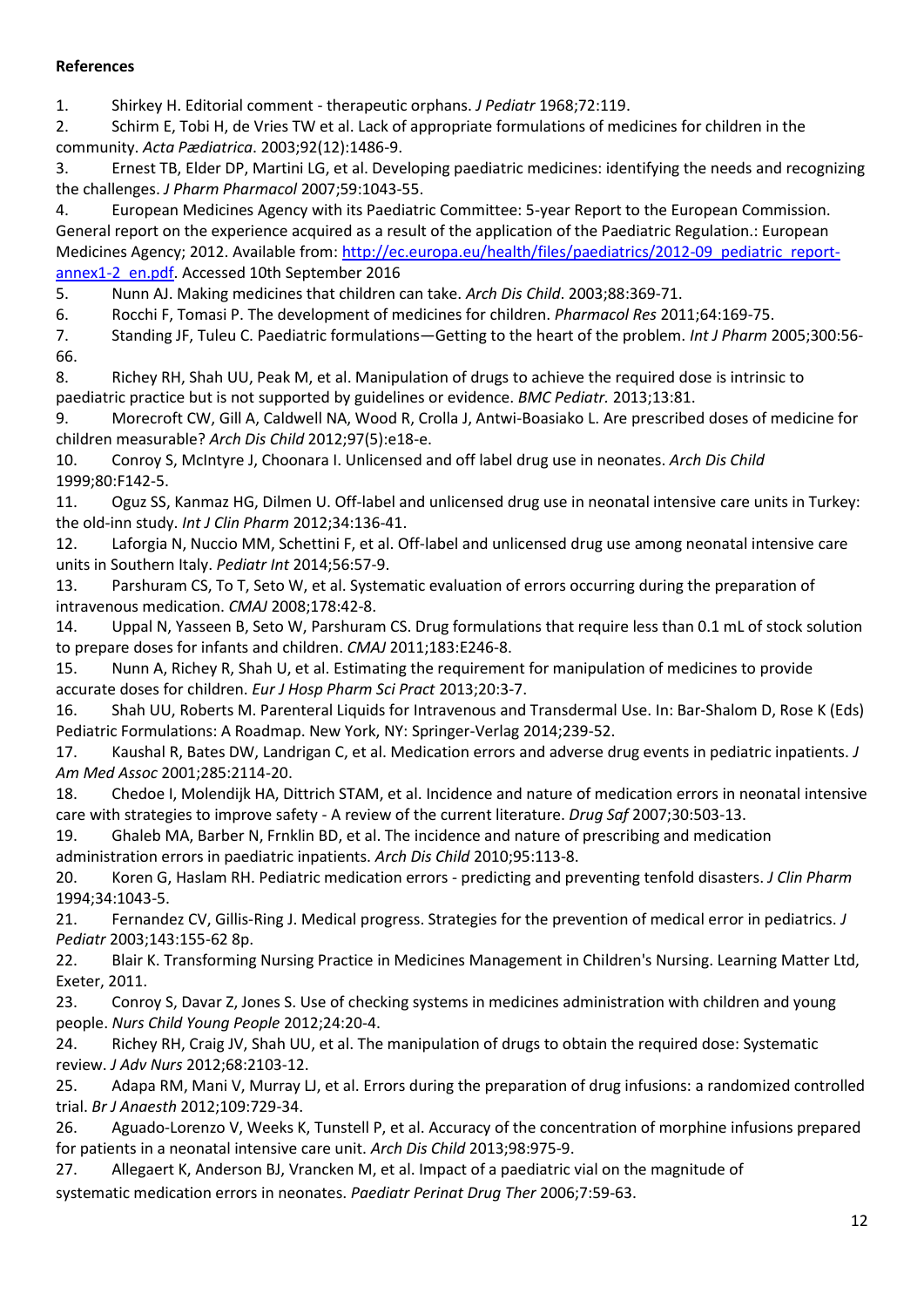28. Bhambhani V, Beri RS, Puliyel JM. Inadvertent overdosing of neonates as a result of the dead space of the syringe hub and needle. *Arch Dis Child* 2005;90:F444-5.

29. Campino A, Santesteban E, Garcia M, et al. Intravenous drug preparation errors in a Neonatal Intensive Care Unit. A potential source of adverse events. *An Pediatr (Barc)* 2013;79:21-5.

30. Chappell K, Newman C. Potential tenfold drug overdoses on a neonatal unit. *Arch Dis Child* 2004;89:F483-4.

31. Erstad AJ, Erstad BL, Nix DE. Accuracy and reproducibility of small-volume injections from various-sized syringes. *Am J Health Syst Pharm* 2006;63:748-50.

32. Garnerin P, Pellet-Meier B, Chopard P, et al. Measuring human-error probabilities in drug preparation: a pilot simulation study. *European Journal of Clinical Pharmacology* 2007;63:769-76.

33. Gnanalingham MG, Newland P, Smith CP. Accuracy and reproducibility of low dose insulin administration using pen-injectors and syringes. *Arch Dis Child* 1998;79:59-62.

34. Gurung K, Arenas-Lopez S, Wei L, et al. Accuracy of enteral syringes for liquid medicines prescribed in children. *Arch Dis Child* 2014;99:e3

35. Isaac RE, Duncan H, Burridge A, et al. Which medicines commonly require small dose volumes on paediatric intensive care units and which are of concern? *Arch Dis Child* 2012;97:e8

36. Koren G, Barzilay Z, Greenwald M. Tenfold Errors in Administration of Drug Doses: A Neglected latrogenic Disease in Pediatrics. *Pediatrics* 1986;77:848-9.

37. Larsen GY, Parker HB, Cash J, et al. Standard drug concentrations and smart-pump technology reduce continuous-medication-infusion errors in pediatric patients. *Pediatrics* 2005;116:E21-5.

38. McDowell SE, Mt-Isa S, Ashby D, et al. Where errors occur in the preparation and administration of intravenous medicines: a systematic review and Bayesian analysis. *Qual Saf Health Care* 2010;19:341-5.

39. Parshuram CS, Ng GYT, Ho TKL, et al. Discrepancies between ordered and delivered concentrations of opiate infusions in critical care. *Crit Care Med* 2003;31:2483-7

40. Sampat KM, Wolfe JD, Shah MK, et al. Accuracy and reproducibility of seven brands of small-volume syringes used for intraocular drug delivery. *Ophthalmic Surg Lasers Imaging Retina* 2013;44:385-9.

41. Stucki C, Sautter AM, Wolff A, Fet al. Accuracy of preparation of i.v. medication syringes for anesthesiology. *Am J Health Syst Pharm* 2013;70:137-42.

42. Taxis K, Barber N. Ethnographic study of incidence and severity of intravenous drug errors. *Br Med J* 2003;326:684-7.

43. Taxis K, Barber N. Causes of intravenous medication errors: an ethnographic study. *Qual Saf Health Care* 2003;12:343-7.

44. Watanachai A, Suprasongsin C. Deadspace: A Potential Error in Concentration of Medication during Dilutional Process in Neonates. *J Med Assoc Thai* 2003;86:1128-32.

45. Allen EM, Van Boerum DH, Olsen AF, et al. Difference between the measured and ordered dose of catecholamine infusions. *Ann Pharmacother* 1995;29:1095-1100.

46. Casella SJ, Mongilio MK, Plotnick LP, Hesterberg MP, Long CA. Accuracy and precision of low-dose insulin administration. *Pediatrics* 1993;91:1155-7.

47. Dehmel C, Braune SA, Kreymann G, et al. Do centrally pre-prepared solutions achieve more reliable drug concentrations than solutions prepared on the ward? *Intensive Care Med* 2011;37:1311-6.

48. Lee SN, Wong AH, Mayer A, et al. Accuracy and reproducibility of syringe measurements. *Am J Health Syst Pharm* 1996;53:1166-9.

49. Parshuram CS, Dupuis LL, To T, et al. Occurrence and impact of unanticipated variation in intravenous methotrexate dosing. *Ann Pharmacother* 2006;40:805-11.

50. Raju JR, Weinberg DV. Accuracy and precision of intraocular injection volume. *Am J Ophthalmol* 2002;133:564-6.

51. Thobani SU, Steward DJ. The accuracy and variability of bolus injections with different sized syringes. *Can J Anaesth* 1992;39:198-201.

52. Wheeler DW, Degnan BA, Sehmi JS, et al. Variability in the concentrations of intravenous drug infusions prepared in a critical care unit. *Intensive Care Med* 2008;34:1441-7.

53. Anon. Zeroing in on medication errors. *Lancet* 1997;349:369.

54. Berman W, Whitman V, Marks KH, et al. Inadvertent overadministration of digoxin to low-birth-weight infants. *J Pediatr* 1978;92:1024-5.

55. De Giorgi I, Fonzo-Christe C, Cingria L, et al. Risk and pharmacoeconomic analyses of the injectable medication process in the paediatric and neonatal intensive care units. *Int J Qual Health Care* 2010;22:170-8.